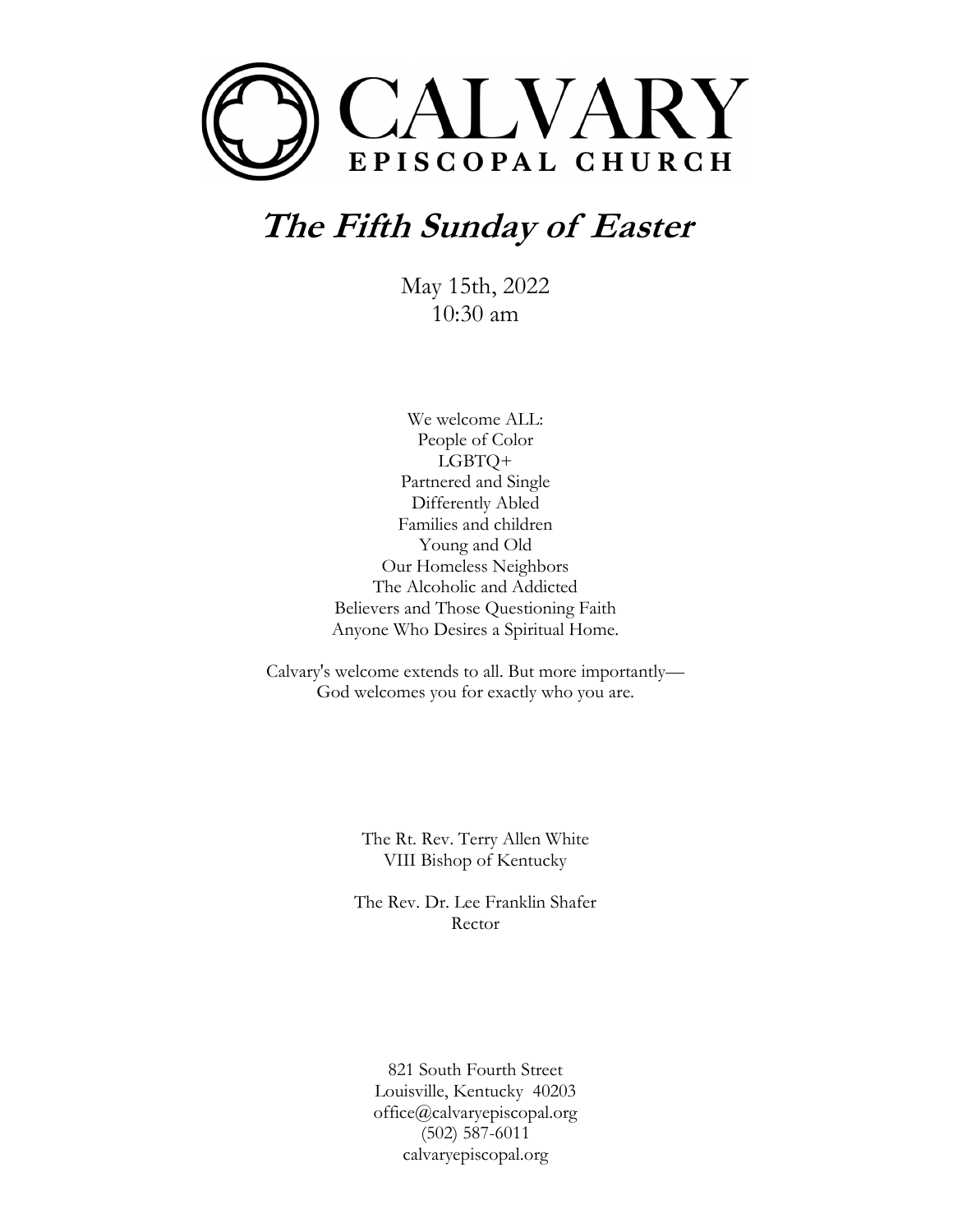### HOLY EUCHARIST

#### PRELUDE

*Please stand* PROCESSIONAL HYMN 304 *I come with joy to meet my Lord* LAND OF REST

#### SALUTATION BCP 355

Celebrant Alleluia! Christ is risen. *People The Lord is risen indeed. Alleluia!* 

#### THE COLLECT FOR PURITY SERVICES AND THE COLLECT FOR PURITY

Almighty God, to you all hearts are open, all desires known, and from you no secrets are hid: Cleanse the thoughts of our hearts by the inspiration of your Holy Spirit, that we may perfectly love you, and worthily magnify your holy Name; through Christ our Lord. *Amen.*

THE GLORIA Setting, Margaret Dickinson, 1989



THE COLLECT OF THE DAY *Please remain standing* BCP 224

| Celebrant | The Lord be with you. |
|-----------|-----------------------|
| People    | And also with you.    |
| Celebrant | Let us pray.          |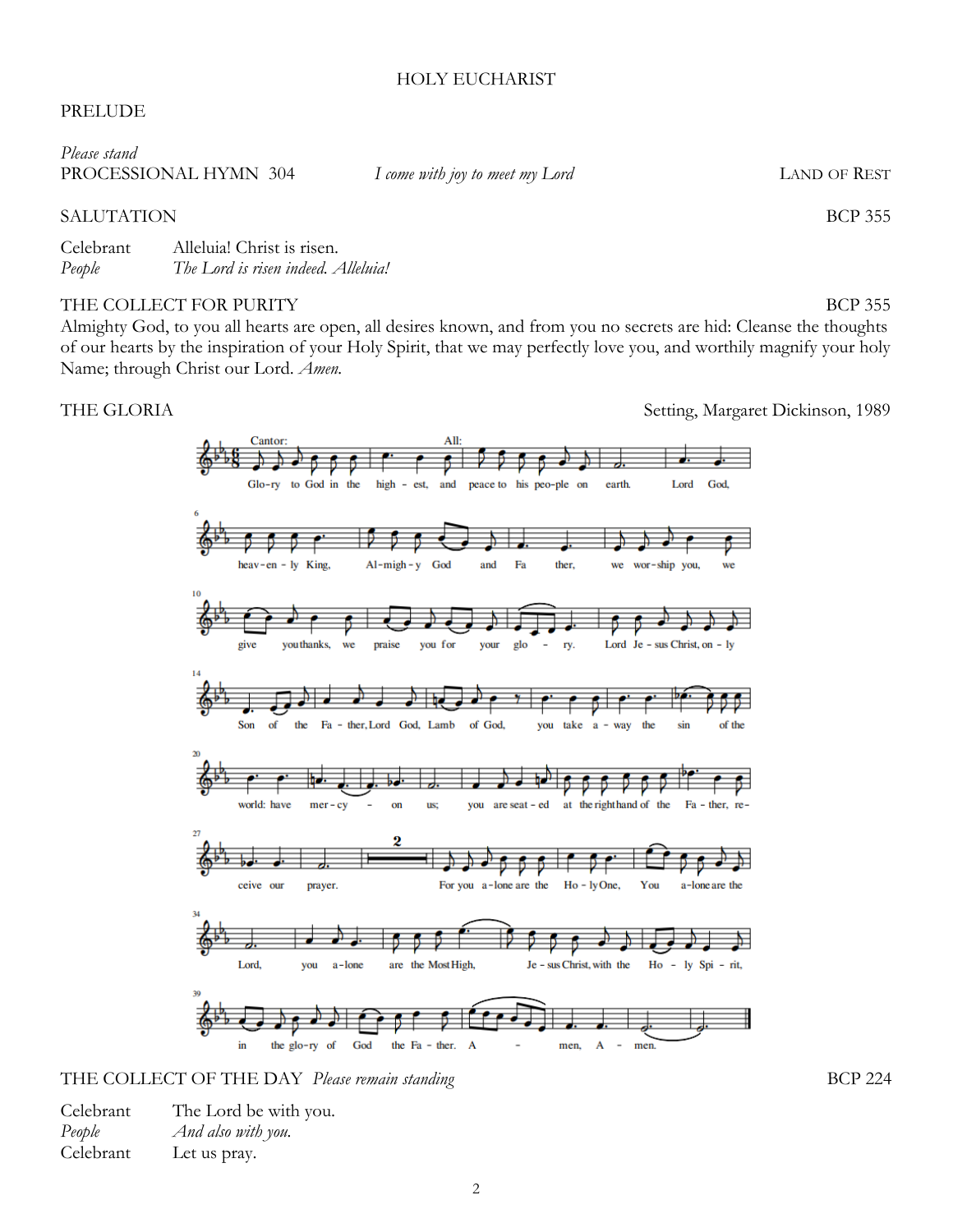Almighty God, whom truly to know is everlasting life: Grant us so perfectly to know your Son Jesus Christ to be the way, the truth, and the life, that we may steadfastly follow his steps in the way that leads to eternal life; through Jesus Christ your Son our Lord, who lives and reigns with you, in the unity of the Holy Spirit, one God, for ever and ever. *Amen*.

#### A READING FROM THE BOOK OF ACTS *Please be seated* Acts 11:1-8

Now the apostles and the believers who were in Judea heard that the Gentiles had also accepted the word of God. So when Peter went up to Jerusalem, the circumcised believers criticized him, saying, "Why did you go to uncircumcised men and eat with them?" Then Peter began to explain it to them, step by step, saying, "I was in the city of Joppa praying, and in a trance I saw a vision. There was something like a large sheet coming down from heaven, being lowered by its four corners; and it came close to me. As I looked at it closely I saw four-footed animals, beasts of prey, reptiles, and birds of the air. I also heard a voice saying to me, `Get up, Peter; kill and eat.' But I replied, `By no means, Lord; for nothing profane or unclean has ever entered my mouth.' But a second time the voice answered from heaven, `What God has made clean, you must not call profane.' This happened three times; then everything was pulled up again to heaven. At that very moment three men, sent to me from Caesarea, arrived at the house where we were. The Spirit told me to go with them and not to make a distinction between them and us. These six brothers also accompanied me, and we entered the man's house. He told us how he had seen the angel standing in his house and saying, `Send to Joppa and bring Simon, who is called Peter; he will give you a message by which you and your entire household will be saved.' And as I began to speak, the Holy Spirit fell upon them just as it had upon us at the beginning. And I remembered the word of the Lord, how he had said, `John baptized with water, but you will be baptized with the Holy Spirit.' If then God gave them the same gift that he gave us when we believed in the Lord Jesus Christ, who was I that I could hinder God?" When they heard this, they were silenced. And they praised God, saying, "Then God has given even to the Gentiles the repentance that leads to life."

| Lector | The Word of the Lord. |
|--------|-----------------------|
| People | Thanks be to God.     |

# THE PSALM Psalm 148

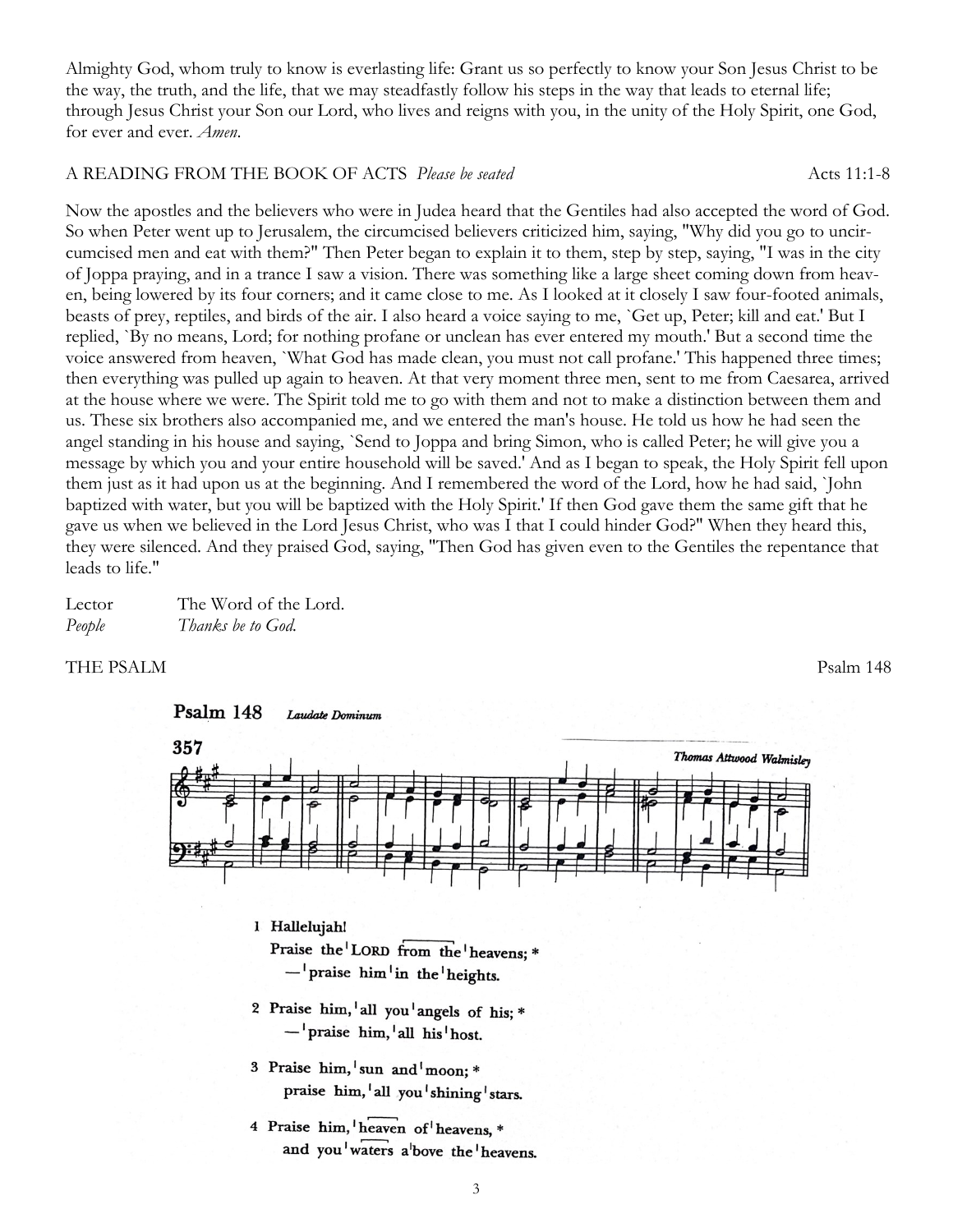- 5 Let them praise the Name of the LORD: \* for he com<sup>1</sup>manded, and<sup>1</sup>they were cre<sup>1</sup>ated.
- 6 He made them stand fast for ever and ever: \* he gave them a law which shall not pass a way.
- 7 Praise the LORD from the earth, \* you sea-monsters and 'all 'deeps;
- 8 Fire and hail, 'snow and 'fog, \* tempestuous wind, doing his will;
- 9 Mountains and 'all 'hills, \* - fruit trees and 'all cedars:
- 10 Wild beasts and all cattle. \* creeping things and winged birds;
- 11 Kings of the earth and 'all' peoples, \* princes and all'rulers' of the 'world;
- 12 Young men and maidens, \*  $-$  old and young to gether.
- 13 Let them praise the Name of the LORD, \* for his Name only is exalted, his splendor is over earth and heaven.
- 14 He has raised up strength for his people and praise for all his loyal servants, \* the children of Israel, a people who are near him. <sup>1</sup>Halle<sup>l</sup>lujah!

# A READING FROM THE BOOK OF REVELATION Revelation 21:1-6

I saw a new heaven and a new earth; for the first heaven and the first earth had passed away, and the sea was no more. And I saw the holy city, the new Jerusalem, coming down out of heaven from God, prepared as a bride adorned for her husband. And I heard a loud voice from the throne saying, "See, the home of God is among mortals. He will dwell with them as their God; they will be his peoples, and God himself will be with them; he will wipe every tear from their eyes. Death will be no more; mourning and crying and pain will be no more, for the first things have passed away."

And the one who was seated on the throne said, "See, I am making all things new." Also he said, "Write this, for these words are trustworthy and true." Then he said to me, "It is done! I am the Alpha and the Omega, the beginning and the end. To the thirsty I will give water as a gift from the spring of the water of life."

Lector The Word of the Lord. *People Thanks be to God.*

*Please stand*

SEQUENCE HYMN 487 *Come, my Way, my Truth, my Life* THE CALL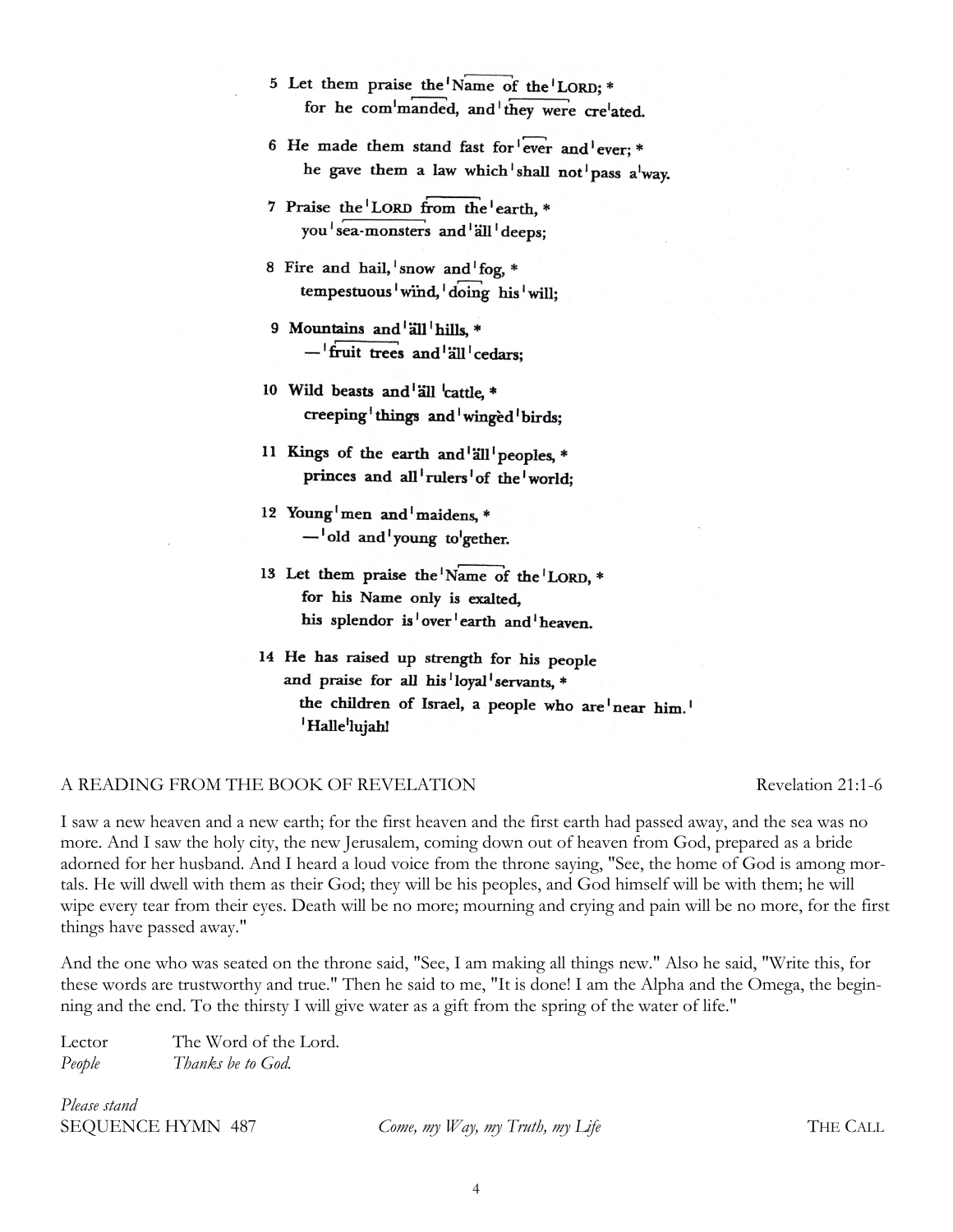### THE GOSPEL John 13:31-35

Celebrant The Holy Gospel of our Lord Jesus Christ according to John. *People Glory to you, Lord Christ.*

At the last supper, when Judas had gone out, Jesus said, "Now the Son of Man has been glorified, and God has been glorified in him. If God has been glorified in him, God will also glorify him in himself and will glorify him at once. Little children, I am with you only a little longer. You will look for me; and as I said to the Jews so now I say to you, 'Where I am going, you cannot come.' I give you a new commandment, that you love one another. Just as I have loved you, you also should love one another. By this everyone will know that you are my disciples, if you have love for one another."

| Celebrant | The Gospel of the Lord.     |
|-----------|-----------------------------|
| People    | Praise to you, Lord Christ. |

### THE SERMON *Please be seated* The Rev. Dr. Lee F. Shafer

THE NICENE CREED *Please stand* BCP 358 We believe in one God, the Father, the Almighty, maker of heaven and earth, of all that is, seen and unseen. We believe in one Lord, Jesus Christ, the only Son of God, eternally begotten of the Father, God from God, Light from Light, true God from true God, begotten, not made, of one Being with the Father. Through him all things were made. For us and for our salvation he came down from heaven: by the power of the Holy Spirit he became incarnate from the Virgin Mary, and was made man. For our sake he was crucified under Pontius Pilate; he suffered death and was buried. On the third day he rose again in accordance with the Scriptures; he ascended into heaven and is seated at the right hand of the Father. He will come again in glory to judge the living and the dead, and his kingdom will have no end. We believe in the Holy Spirit, the Lord, the giver of life, who proceeds from the Father and the Son. With the Father and the Son he is worshiped and glorified. He has spoken through the Prophets. We believe in one holy catholic and apostolic Church. We acknowledge one baptism for the forgiveness of sins. We look for the resurrection of the dead, and the life of the world to come. Amen.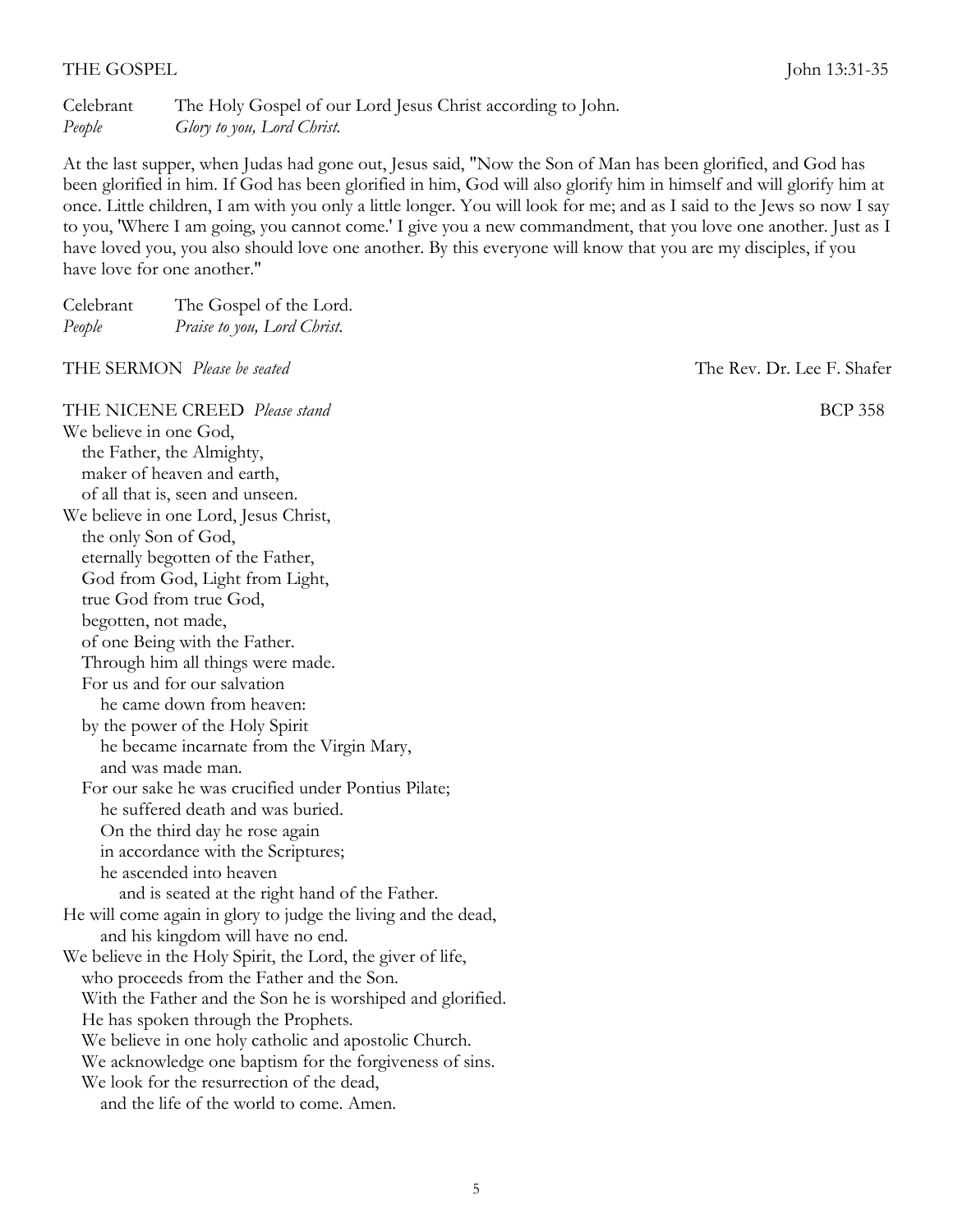# *Please stand or kneel* PRAYERS OF THE PEOPLE Form III *The Leader and People pray responsively* BCP 387

Father, we pray for your holy Catholic Church; *That we all may be one.* 

Grant that every member of the Church may truly and humbly serve you; *That your Name may be glorified by all people.* 

We pray for all bishops, especially Michael, our presiding Bishop, Terry, our Bishop, and Lee, our Priest, and for all priests and deacons; *That they may be faithful ministers of your Word and Sacraments.* 

We pray for all who govern and hold authority in the nations of the world; *That there may be justice and peace on the earth.* 

Give us grace to do your will in all that we undertake; *That our works may find favor in your sight.* 

Have compassion on Phil, Anna, David, Joy, Linda, Bella Rose, Larry, Lynn, Rusty, Mary, Julie, Lewayne, Bonnie, Andrew, Humphrey, Dennis, Bennett, Hesus, Cindy, Julie, Sean, Lovell, Hoss, Carren, Bruce, Craig, William, Teresa, Marsha, and Ramon and all those who suffer from any grief or trouble; *That they may be delivered from their distress.* 

Give to the departed eternal rest; *Let light perpetual shine upon them.* 

We praise you for your saints who have entered into joy; *May we also come to share in your heavenly kingdom.* 

Let us pray for our own needs and those of others. *Silence The Celebrant adds a concluding Collect* 

# THE CONFESSION OF SIN BCP 360

*Celebrant and People* Most merciful God, we confess that we have sinned against you in thought, word, and deed, by what we have done, and by what we have left undone. We have not loved you with our whole heart; we have not loved our neighbors as ourselves. We are truly sorry and we humbly repent. For the sake of your Son Jesus Christ, have mercy on us and forgive us; that we may delight in your will, and walk in your ways, to the glory of your Name. Amen.

# *The Celebrant continues*

Almighty God have mercy on you, forgive you all your sins through our Lord Jesus Christ, strengthen you in all goodness, and by the power of the Holy Spirit keep you in eternal life. *Amen*.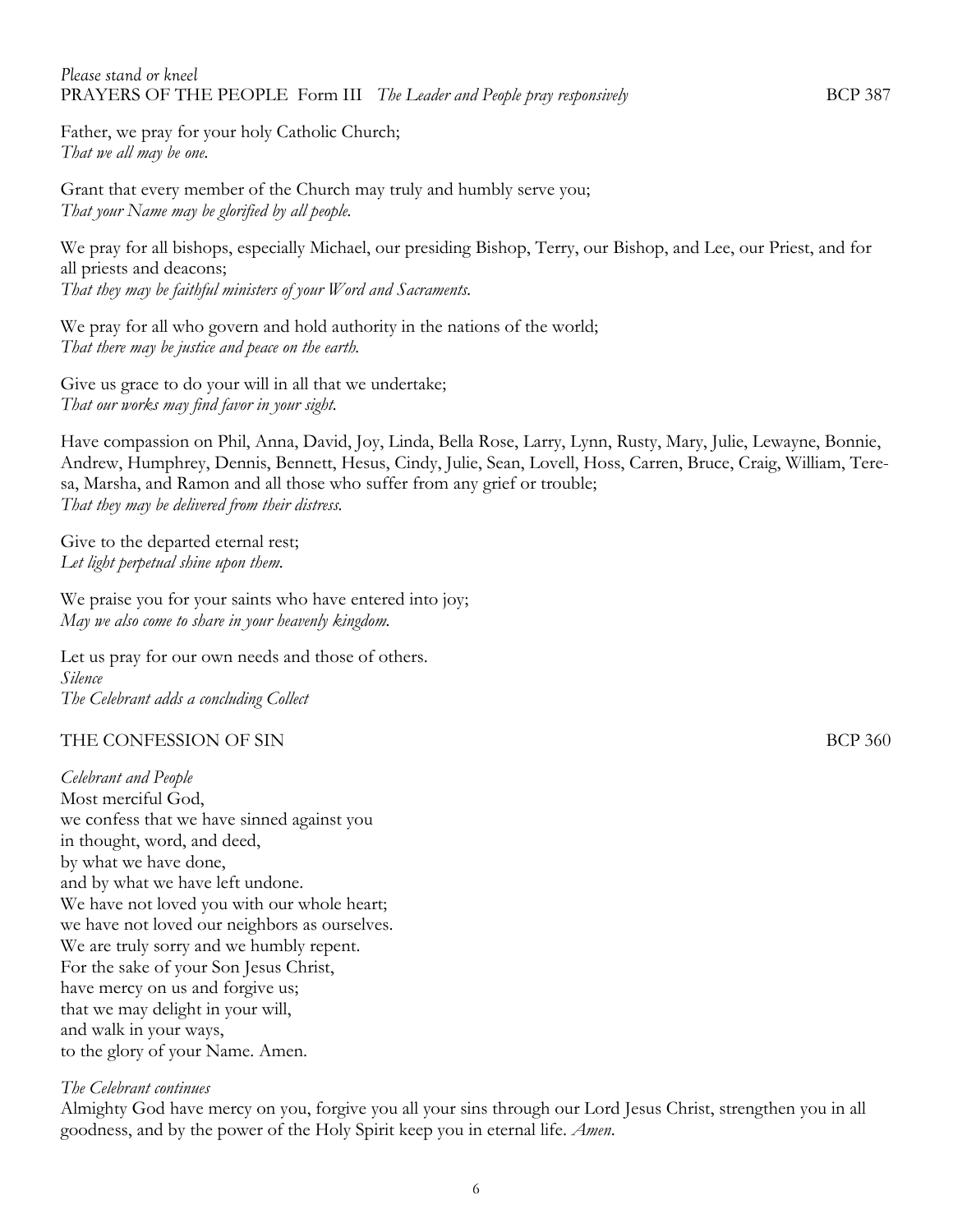#### THE PEACE *Please stand*

Celebrant The peace of the Lord be always with you. *People And also with you.*

ANNOUNCEMENTS *Please be seated*

### THE OFFERTORY SENTENCE

MUSIC AT THE OFFERTORY *I know that my Redeemer liveth Cecelia McDowall*

THE DOXOLOGY Hymn 380, Verse 3 *Please stand* CLD 100TH



Music: Old 100th, melody from Pseaumes octante trois de David, 1551, alt.; harm. after Louis Bourgeois (1510?-1561?)

#### INVITATON TO COMMUNION *Please remain standing*

This is the table, not of the church, but of the Lord. It is made ready for those who love God and for those who want to love God more. So come, you who have much faith and you who have little; you who have been here often and you who have not been here for a long time; you who have tried to follow and you who have failed. Come, because it is the Lord who invites you. It is God's desire that you will meet God here.

### THE GREAT THANKSGIVING EUCHARISTIC PRAYER B BCP 372

| The Lord be with you.                      |
|--------------------------------------------|
| And also with you.                         |
| Lift up your hearts.                       |
| We lift them to the Lord.                  |
| Let us give thanks to the Lord our God.    |
| It is right to give him thanks and praise. |
|                                            |

It is right, and a good and joyful thing, always and everywhere to give thanks to you, Father Almighty, Creator of heaven and earth.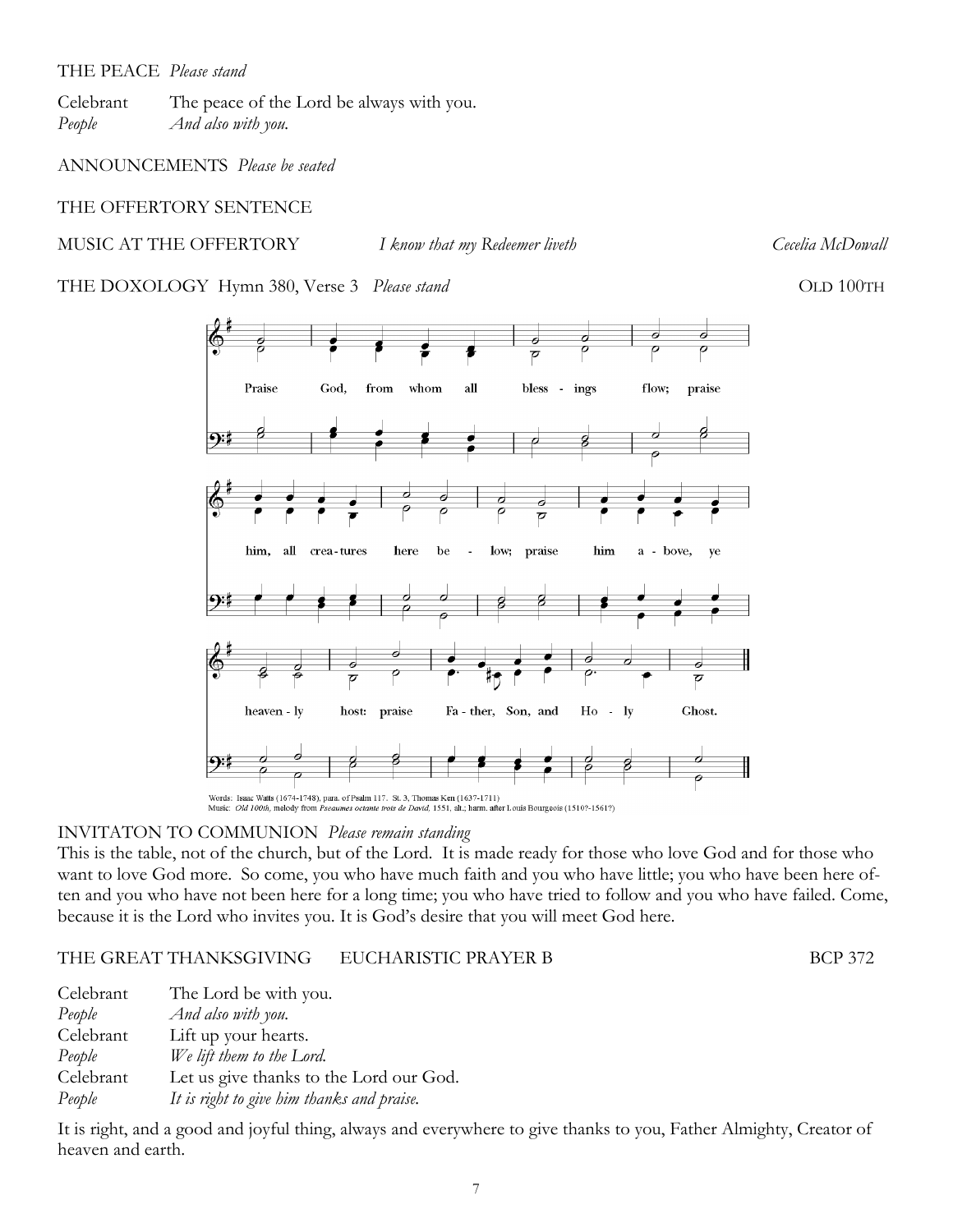But chiefly are we bound to praise you for the glorious resurrection of your Son Jesus Christ our Lord; for he is the true Paschal Lamb, who was sacrificed for us, and has taken away the sin of the world. By his death he has destroyed death, and by his rising to life again he has won for us everlasting life.

Therefore we praise you, joining our voices with Angels and Archangels and with all the company of heaven, who for ever sing this hymn to proclaim the glory of your Name:

SANCTUS AND BENEDICTUS *Please stand or kneel* Setting, Margaret Dickinson



# *The Celebrant continues*

We give thanks to you, O God, for the goodness and love which you have made known to us in creation; in the calling of Israel to be your people; in your Word spoken through the prophets; and above all in the Word made flesh, Jesus, your Son. For in these last days you sent him to be incarnate from the Virgin Mary, to be the Savior and Redeemer of the world. In him, you have delivered us from evil, and made us worthy to stand before you. In him, you have brought us out of error into truth, out of sin into righteousness, out of death into life.

On the night before he died for us, our Lord Jesus Christ took bread; and when he had given thanks to you, he broke it, and gave it to his disciples, and said, "Take, eat: This is my Body, which is given for you. Do this for the remembrance of me."

After supper he took the cup of wine; and when he had given thanks, he gave it to them, and said, "Drink this, all of you: This is my Blood of the new Covenant, which is shed for you and for many for the forgiveness of sins. Whenever you drink it, do this for the remembrance of me."

Therefore, according to his command, O Father,

*Celebrant and People* We remember his death, We proclaim his resurrection, We await his coming in glory;

### *The Celebrant continues*

And we offer our sacrifice of praise and thanksgiving to you, O Lord of all; presenting to you, from your creation, this bread and this wine.

We pray you, gracious God, to send your Holy Spirit upon these gifts that they may be the Sacrament of the Body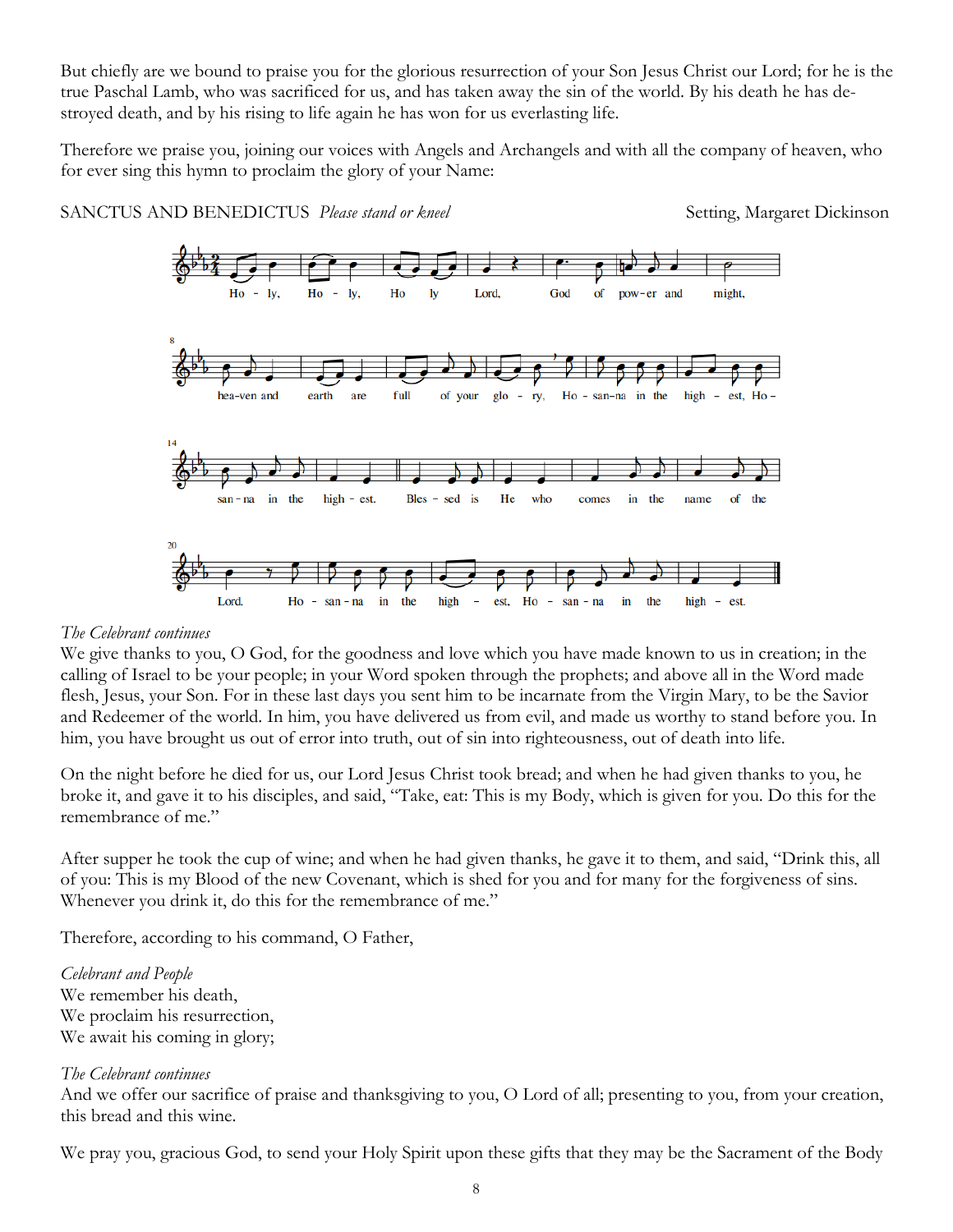of Christ and his Blood of the new Covenant. Unite us to your Son in his sacrifice, that we may be acceptable through him, being sanctified by the Holy Spirit. In the fullness of time, put all things in subjection under your Christ, and bring us to that heavenly country where, with all your saints, we may enter the everlasting heritage of your sons and daughters; through Jesus Christ our Lord, the firstborn of all creation, the head of the Church, and the author of our salvation.

By him, and with him, and in him, in the unity of the Holy Spirit all honor and glory is yours, Almighty Father, now and for ever. *Amen*.

And now, as our Savior Christ has taught us, we are bold to say,

# THE LORD'S PRAYER BCP 364

Our Father, who art in heaven, hallowed be thy Name, thy kingdom come, thy will be done, on earth as it is in heaven. Give us this day our daily bread. And forgive us our trespasses, as we forgive those who trespass against us. And lead us not into temptation, but deliver us from evil. For thine is the kingdom, and the power, and the glory, for ever and ever. Amen.

# THE BREAKING OF THE BREAD

THE FRACTION ANTHEM Pascha Nostrum Setting, Margaret Dickinson  $Al - le - lu$ **Christ** sac -  $ri$ -ficed for ia. our Pass -  $o$ -ver  $\frac{1}{1}$ us: There - fore  $Al - le$ let keep the feast.  $\sim$ lu ia. **us** THE COMMUNION COMMUNION ANTHEM *Locus iste Anton Bruckner*  COMMUNION HYMN 577 *God is love, and where true love is* UBI CARITAS *Please stand or kneel*

POST COMMUNION PRAYER BCP 366 Almighty and everliving God, we thank you for feeding us with the spiritual food of the most precious Body and Blood of your Son our Savior Jesus Christ;

9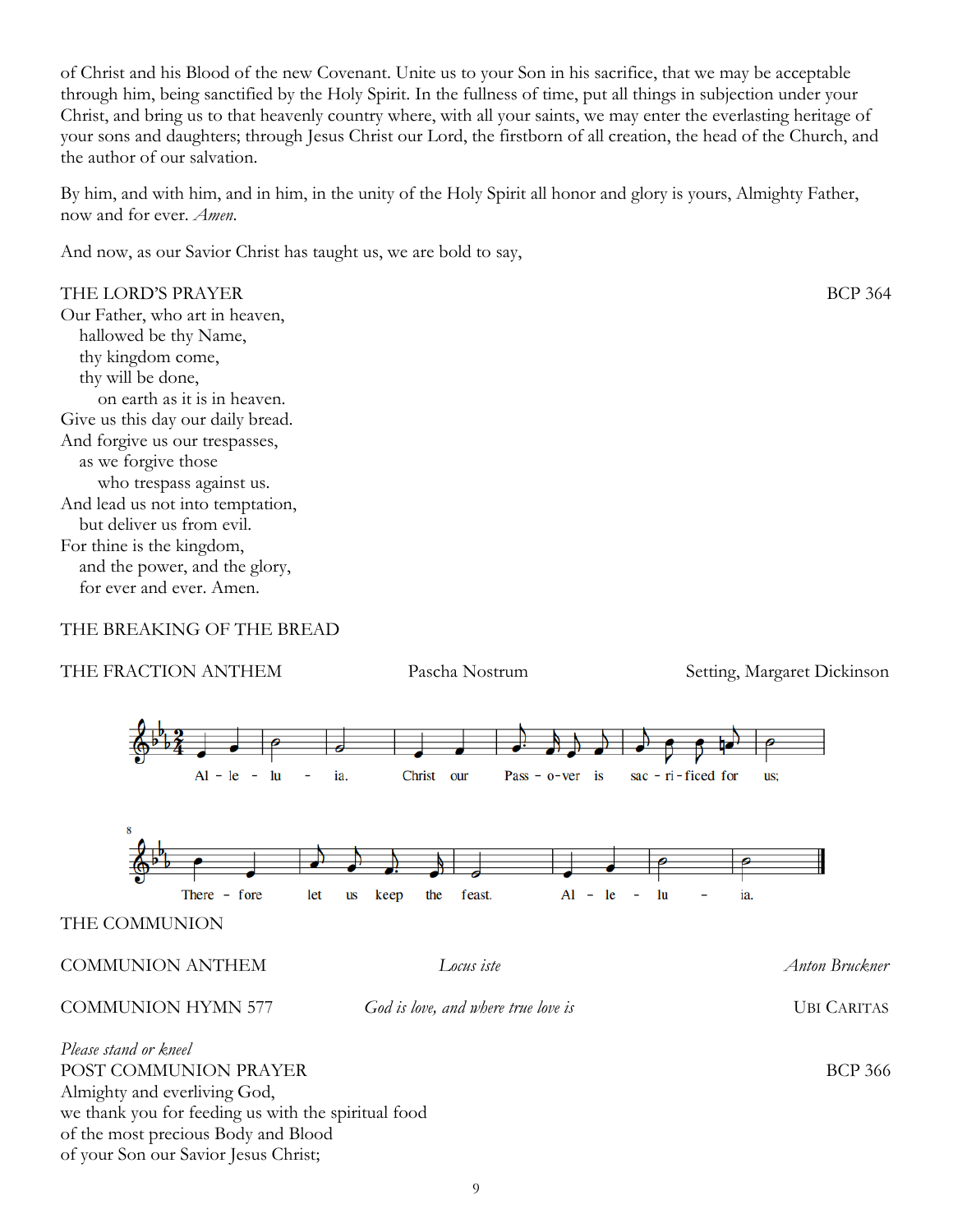and for assuring us in these holy mysteries that we are living members of the Body of your Son, and heirs of your eternal kingdom. And now, Father, send us out to do the work you have given us to do, to love and serve you as faithful witnesses of Christ our Lord. To him, to you, and to the Holy Spirit, be honor and glory, now and for ever. Amen.

### THE BLESSING

### RECESSIONAL HYMN 610 *Lord, whose love through humble service* BLAENHAFREN

#### DISMISSAL

Celebrant Let us go forth in the name of Christ, Alleluia, Alleluia. *People Thanks be to God. Alleluia. Alleluia*

#### POSTLUDE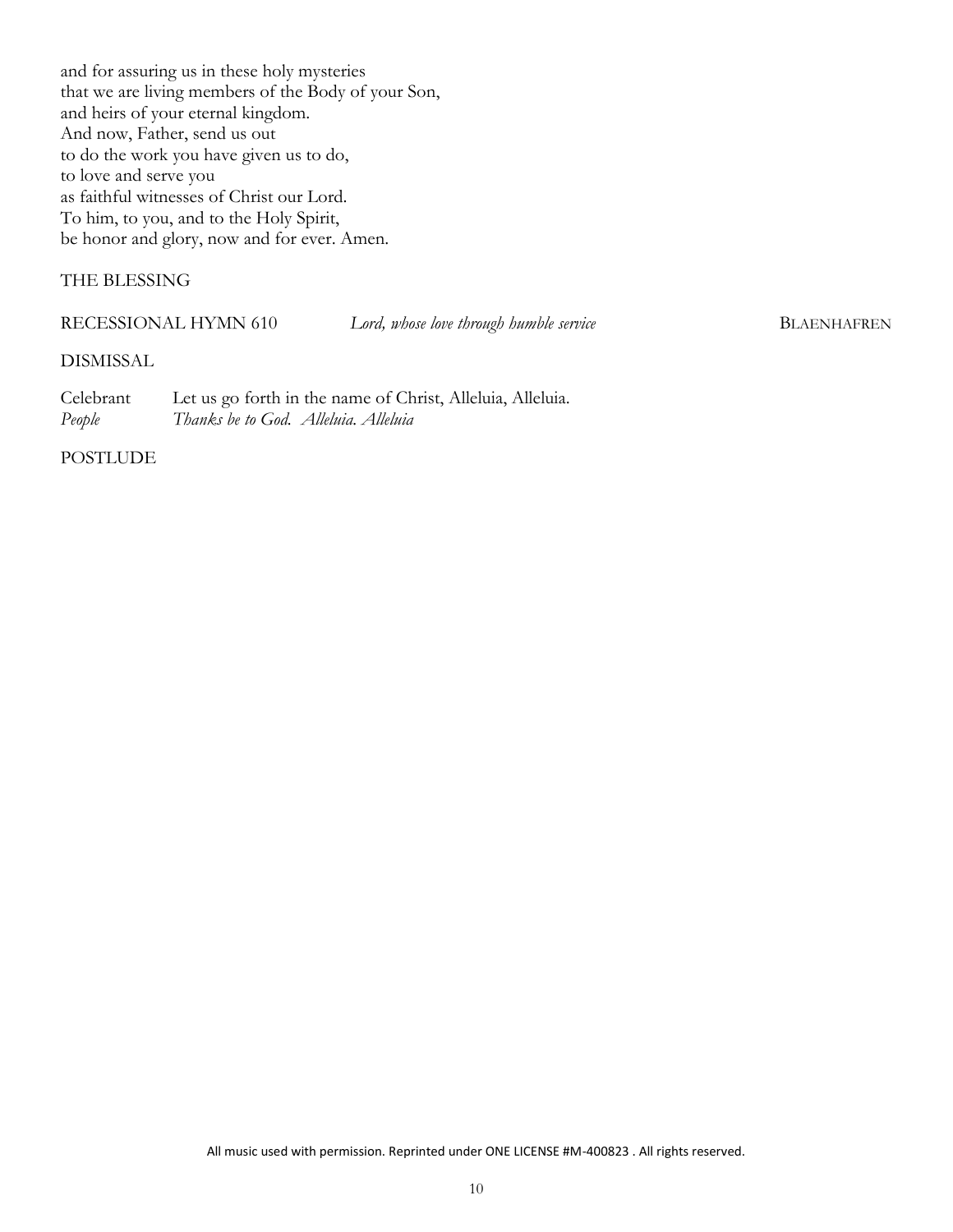### ANNOUNCEMENTS

PARISH PICNIC Immediately following the service on June 5th, there will be a picnic in the garden. Please join us to celebrate the founding of the church! You can sign up to bring a dish on the forms in Frazier Hall.

WELCOME Calvary has a new Operations Assistant, Terrance Griffith. Please join us in welcoming him to the church.

HEALING EUCHARIST The Healing Eucharist is now held at 12:05 p.m. on Wednesdays.

COFFEE HOUR Please sign up using the sheet in Parker Hall to help us provide the weekly coffee hour.

DEACON INTERN We would like to extend a warm welcome to Debbie Stover, our new deacon intern, who will join us for the next six months as she continues her journey to discernment.

CHILDREN'S WORSHIP Worship Bags for young and school-age children are available during worship services. They can be found on the table at the back of the church and contain materials related to the lectionary. If you would like to return the bag, place it in the labeled basket under the table. Please contact Callie if you have any questions or suggestions. Enjoy!

NEW BEGINNINGS BIBLE STUDY Next week on Wednesday, May 18th, Bible study will meet in-person at Calvary at 10 a.m.

CALVARY PRAYER LIST If you would like to add a name to the Calvary prayer list, please do so on the form at the back of the nave. Please list first names only. You may also contact the church office with prayer list information at office@calvaryepiscopal.org.

NURSERY/CHILD CARE AVAILABLE ON SUNDAY The nursery is open during the worship service on Sundays. We are happy to welcome any young people you have in your life to the church!

CHECK YOUR EMAILS

Please be sure to check the weekly emails from Calvary. This is the best place for up-to-date information about activities at Calvary Church, especially regarding changes related to Covid-19.